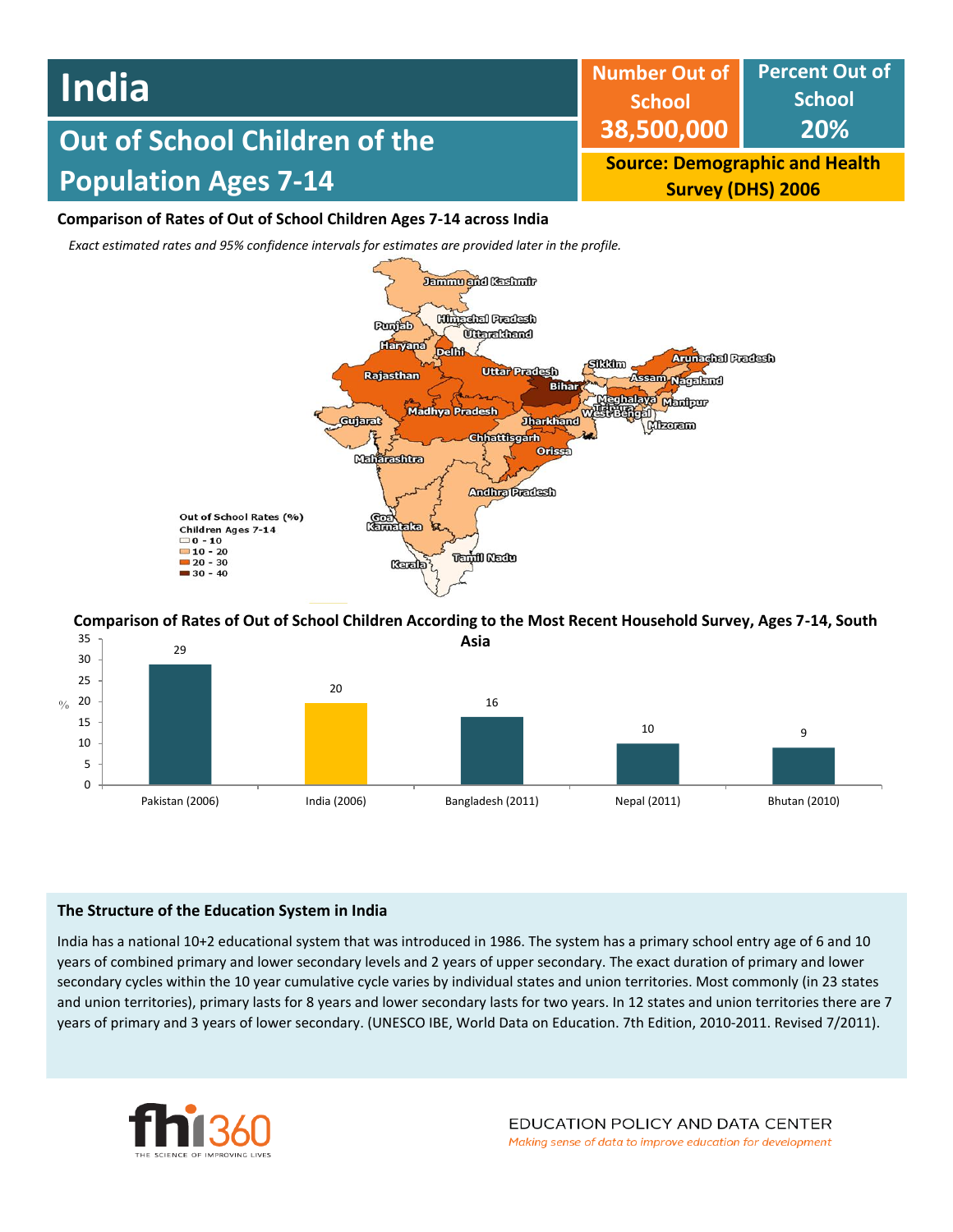

● Parity indices provide information about the greatest sources of inequality in a population. The graph at left provides ratios of different estimates of children aged 7-14 who are out of school. It shows, for example, that the out of school rate in rural areas is 1.5 times higher than that in urban areas.

● For India, the greatest disparity in out of school rates is between children from provinces with the highest and lowest school participation rates. Children from the worst performing province are 19.8 times as likely to be out of school as children from the best.

### **Out of School Children by Individual and Household Characteristics**

● More girls (23% or 21,800,000) are out of school than boys (16.6% or 16,700,000) in India.

● Out of school rates for children from rural areas (22%) are higher than those for children from urban areas (14%). In terms of absolute numbers, there are more children out of school in rural areas (30,900,000) than in urban areas (7,587,462).

● Out of school rates are highest for children in the poorest wealth quintile (36%).

#### **Numbers of Out of School Children, DHS 2006**



| Overall: 38,500,000                |                              |                  |                               |  |  |  |  |  |  |
|------------------------------------|------------------------------|------------------|-------------------------------|--|--|--|--|--|--|
| Female: 21,800,000                 |                              | Male: 16,700,000 |                               |  |  |  |  |  |  |
| Rural: 30,900,000                  |                              | Urban: 7,587,462 |                               |  |  |  |  |  |  |
| Quintile 1 (Poorest)<br>16,500,000 | Q <sub>2</sub><br>10,400,000 | Q3<br>6,757,015  | Q5<br>Ο4<br>3,665,395,258,312 |  |  |  |  |  |  |

#### **About Data Sources**

All out of school estimates presented in this profile are EPDC extractions of Demographic and Health Survey (DHS) data. DHS Surveys are conducted every several years and collect information on health, education, and other topics for households and individuals residing in those households. The 2006 India DHS Survey is representative at the national and subnational level. For more information, please see http://www.measuredhs.com/.

Estimates of out of school children from household surveys can be expected to differ from administrative estimates, such as those from the UNESCO Institute for Statistics and national government agencies, because of differences between these sources in data collection and estimation methods for measuring school participation. For more information on the differences between these data sources, please see www.epdc.org.

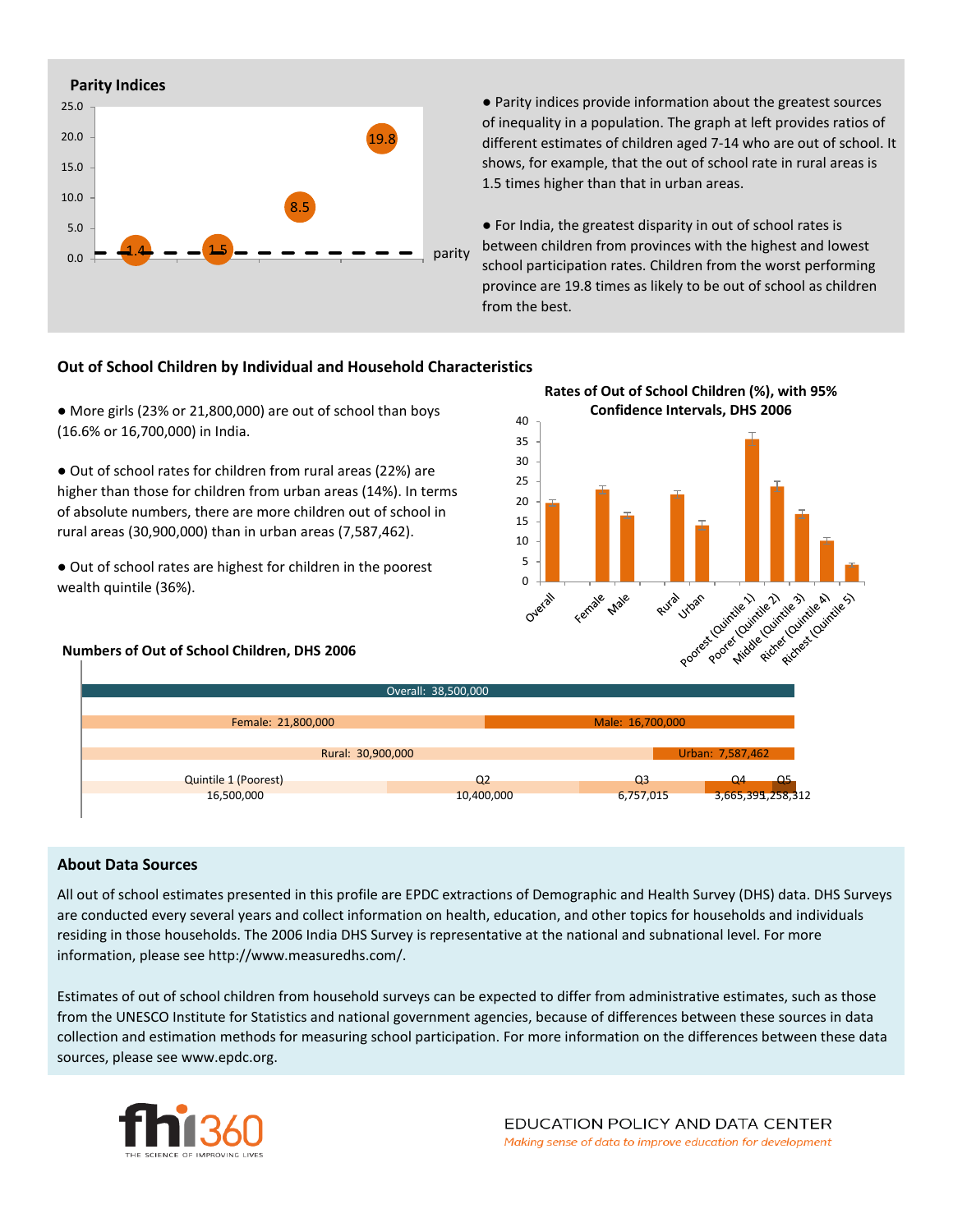## **Out of School Children by Subnational Regions**

● The subnational region with the highest percentage of children out of school is [Bh] Bihar (36%). [Ke] Kerala has the lowest rate of school non-participation (2%).

● The highest numbers of out of school children are located in [Up] Uttar Pradesh (8,495,666). [Go] Goa has the lowest numbers of out of school children (8,872).





**Numbers of Out of School Children by Subnational Region (# in thousands), with 95% Confidence Intervals, DHS 2006**



## **Why Ages 7-14?**

EPDC presents data for ages 7-14. This age group captures the bulk of basic compulsory education in most countries, aids crossnational comparability of estimates, and conveys the normative international frameworks set by the Convention on the Rights of the Child and supported by the ILO Minimum Age Convention.

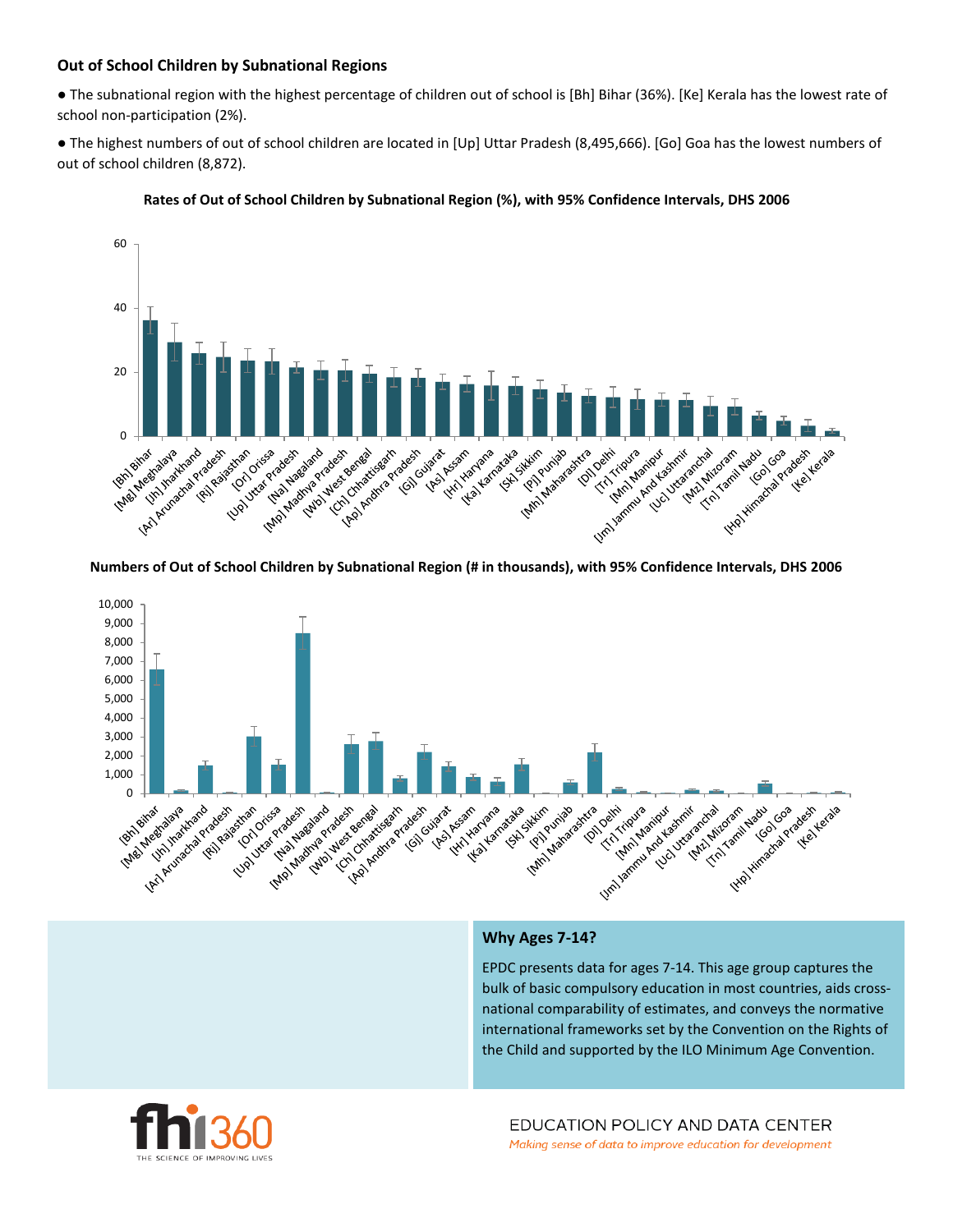### **Out of School Rates by Age and Sex**

- The official primary school entry age in India is age 6. At that age, 27% of girls and 26% of boys are out of school.
- At age 15, 51% of girls and 39% of boys are out of school.
- School participation is highest for girls at age 8 and for boys at age 10.



#### **Out of School Rates, by Age and Sex**

#### **Summary of EPDC Methodology on Measuring Out of School Children**

In this profile, EPDC presents estimates of the proportion and number of out of school children of the population ages 7-14 using household survey data. Along with relative and absolute estimates of out of school children, EPDC provides 95% confidence intervals for each estimate.

To create estimates of the proportion of out of school children for a particular school year, EPDC used birthdate information to identify children who were of a particular age range (7-14) on the month that the school year began. Children who had attended primary school or higher at any time during the school year were classified as 'in school;' Children who had not attended school at any time during the school year, or who had attended pre-school during that reference period were classified as 'out of school.' The proportion of children who are out of school is calculated as the number of children within the 7-14 age range who were classified as out of school divided by the number of children within the same age range.

To obtain the number of out of school children, the out-of-school rate is then applied to the estimated population of the same age range from the UN Population Division (EPDC obtained single-age population estimates to build the correct age range). UN Population Division figures are provided for mid-year each year, and EPDC uses the population figures from the year closest to the start of the school year in each country. Depending on a country's main academic calendar, the population figure may be from the year before the school participation year.

For more information on measurement of out of school children, please see the EPDC website at www.epdc.org.



EDUCATION POLICY AND DATA CENTER Making sense of data to improve education for development